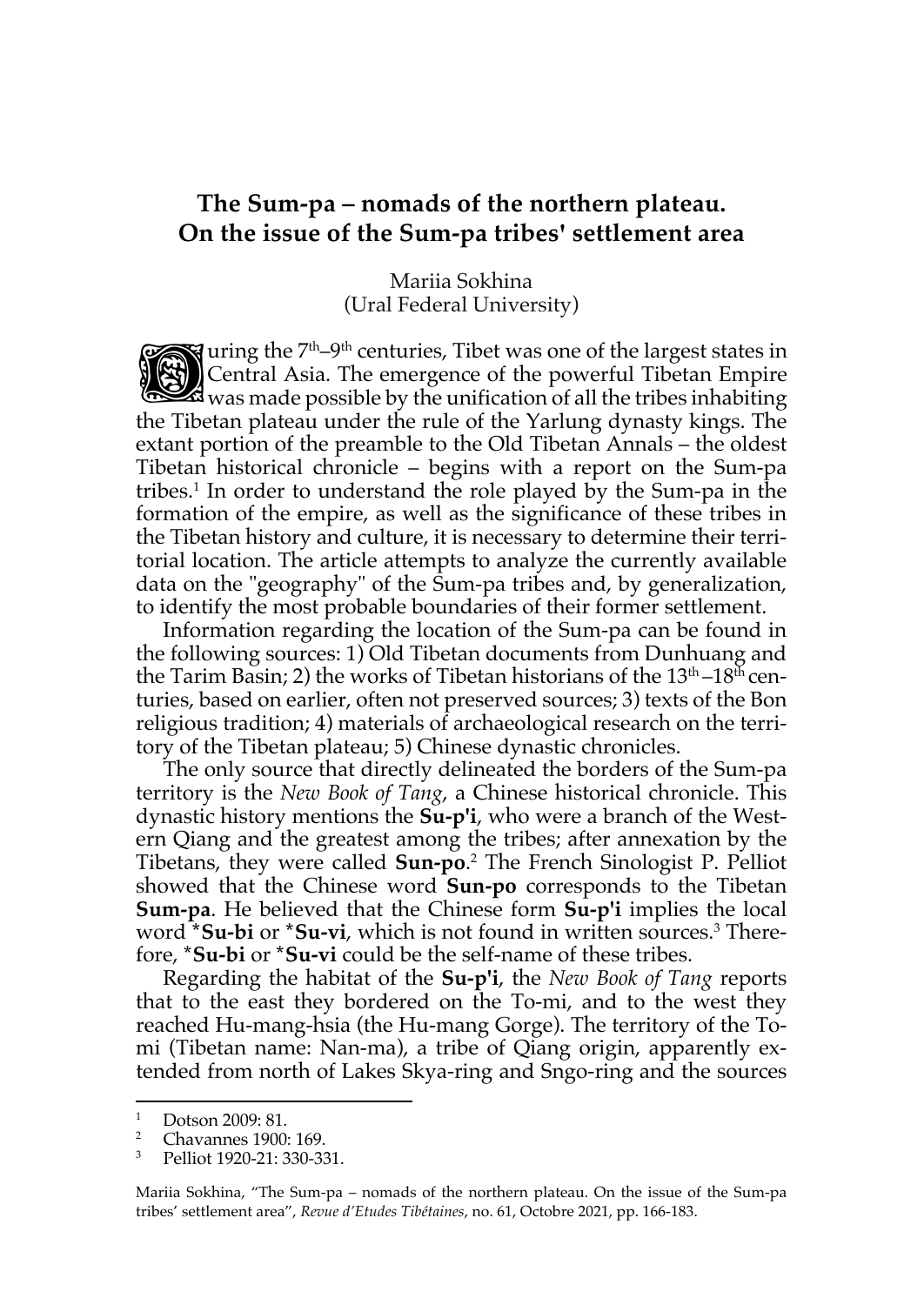of the Huang He to the southwest to the left bank of the 'Bri-chu – the upper reaches of the Yangtze River; to the east of the To-mi lived another Qiang tribe – Pai-lan.4 It follows that the **Su-p'i** occupied the area between the right bank of the 'Bri-chu River in the east and the Humang Gorge in the west. H. Sato, having analyzed the route from Lake Koko-nor to the valley of the Skyid-chu River in Central Tibet, cited in the *New Book of Tang* and dated to the 8<sup>th</sup> century, came to the conclusion that the Hu-mang Gorge (where the Hu-mang station was located, where the envoys of the Tang empire were usually welcomed on behalf of the Chinese princess) corresponds to the Bayan-dkar-mo area between the Sog-chu and Shag-chu rivers. <sup>5</sup> The Shag-chu River had a certain strategic significance: one of the Tibetan border outposts was located on it, which was met by the Mongolian embassy on its way to Lhasa in 1927.<sup>6</sup> In 1720, the Dzungarian forces resisted the Qing army with a defence based on this area.7 Thus, according to the *New Book of Tang*, the Sum-pa tribes occupied the territory approximately between the 'Bri-chu River in the northeast and the Shag-chu in the southwest.

The archaeological research materials suggest somewhat different limits of the Sum-pa's settlement area. According to J.V. Bellezza, the western border of the Sum-pa tribes was in the vicinity of the 90<sup>th</sup> meridian, to the west of it was the country of Zhang-zhung. <sup>8</sup> This, in particular, is evidenced by the terraced funerary structures characteristic of the eastern Byang-thang and almost never occurring west of the  $90<sup>th</sup>$ meridian.<sup>9</sup>

Terraced burials are actually limited to the area north of Lake Gnam-mtsho. Large-scale tombs in Dam-gzhung County southeast of Gnam-mtsho<sup>10</sup> bear similarities to the terraced funerary structures in more northern territories and indicate cultural contacts of the Sum-pa tribes with the local population. In ancient times, the Lake Gnammtsho territory was one of the most important cultural centers of the Tibetan plateau; archaic cave hermitages and rock paintings, vestiges appear all around Gnam-mtsho, <sup>11</sup> and the Tashi Do peninsula is a large rock art theatre.12 J.V. Bellezza noted that there are many pictographs of stepped shrines at Tashi Do – the same as at rock art sites in Ruthok

<sup>4</sup> Pelliot 1963: 690, 704.

<sup>5</sup> Sato 1975: 11-12.

 $\frac{6}{7}$  Kychanov, Melnichenko 2005: 235.

 $\frac{7}{8}$  Sato 1975: 12.

<sup>&</sup>lt;sup>8</sup> Bellezza 2014c: 141.

<sup>9</sup> Bellezza 2014b: sites D-74, D-75, D-77, D-79, D-80, D- 81, D-82, D-97, D-98.

<sup>10</sup> Bellezza 2014b: sites D-99, D-101.

<sup>11</sup> Bellezza 2014c: 37.

<sup>12</sup> Ibid: 173.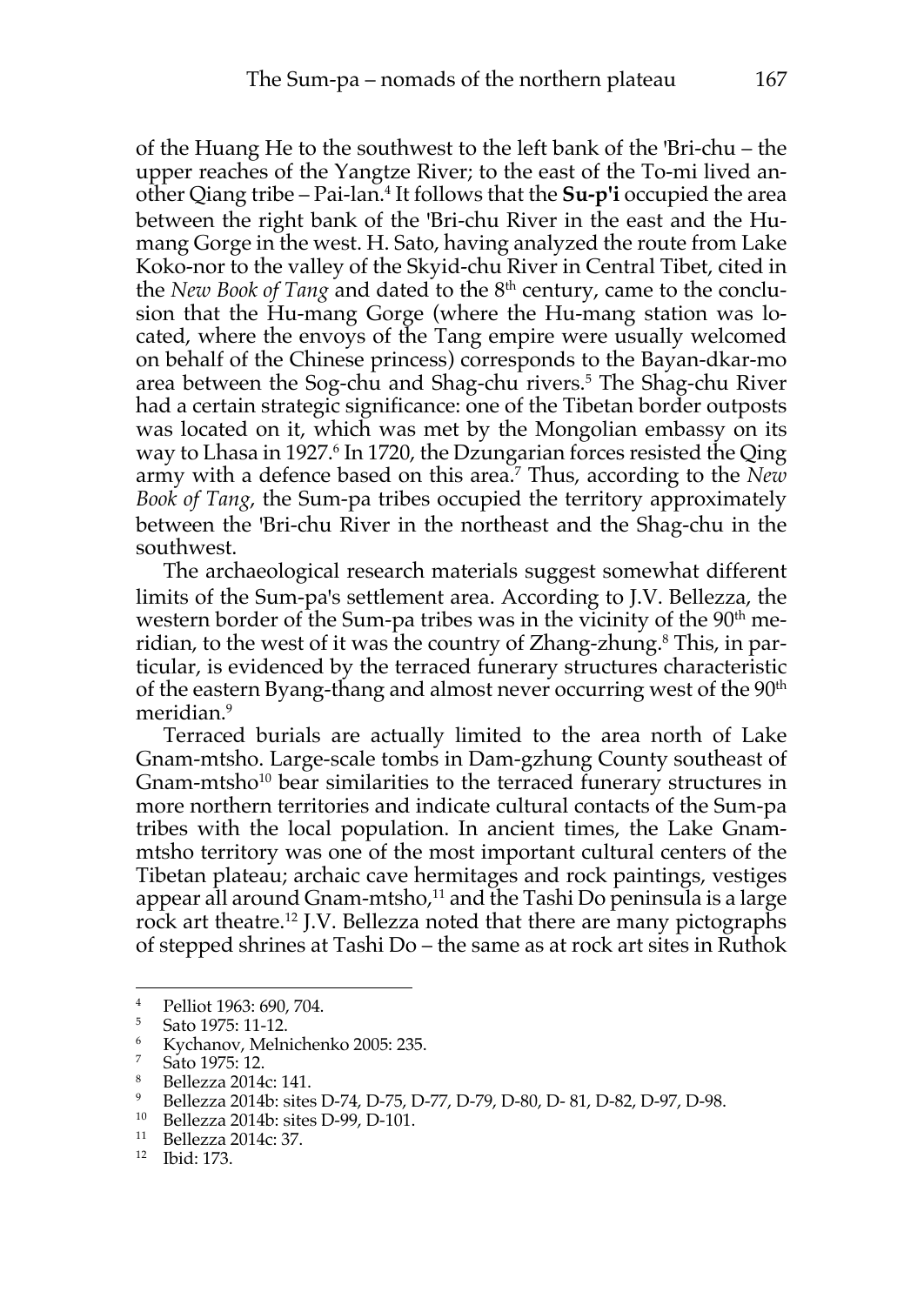in the far west of Tibet.13 Ancient sanctuaries and rock paintings of Lake Gnam-mtsho are very similar to those of Zhang-zhung. Therefore, we can conclude that Zhang-zhung had a significant cultural influence on the western part of the Sum-pa tribes.

This influence was carried out primarily through the Bon religion. The Sum-pa's adherence to Bon is reflected in the writings of the Bon religious tradition. According to the *Treasury of Good Sayings*, a fundamental work on the history of Bon, Sum-pa was one of the first languages into which Bon teachings were translated; moreover, in the process of spreading the teaching, some sacred texts were translated into Tibetan from the Sum-pa language.<sup>14</sup> According to tradition, the Sum-pa territory was among the countries from which the Bon religion spread to the south of Central Tibet. Buddhist historians also regard the Sum-pa country as a stronghold of Bon. The *Red Annals*, Bu-ston's *History of Buddhism* and the chronicle of Dpa'-bo Gtsug-lag speak of a certain Bon-po from the Sum-pa country named A-yons rgyal-ba during the reign of Nyag-khri Btsan-po, the first legendary king of Tibet. Sum-pa mkhan-po in his historical treatise *Dpag-bsam Ljon-bzang* states that the Bon of Sum-pa appeared during the time of Nyag-khri Btsanpo. <sup>15</sup> Bon, in the mind of the Tibetans, was the primordial Sum-pa religion that existed from the very beginning of Tibetan history.

Among the numerous monuments of the Byang-thang described by J.V. Bellezza, the island of Se-mo Do on Lake Gnam-mtsho is of particular interest for studying the history and culture of the Sum-pa tribes. One of the largest prehistoric residential complexes in the Sum-pa territory has been discovered on this island – almost every cave facing south has been adapted for habitation.<sup>16</sup> The scale of the ruins gives the impression that in ancient times up to several hundred people lived on Se-mo Do. Life on the island, extremely poor in natural resources, required constant economic injections from the mainland: food, clothing, handicrafts could only be obtained from the coast. Only the social elite of the area could organize a regular supply of products in such quantities.17 It is possible that the island of Se-mo Do was once the political core of the Gnam-mtsho area: in this isolated bastion island settled the rulers of the clans surrounding the lake, as well as the Bon-po priests associated with them. The Bon Mother Tantras make it clear that the island was the divine heart of Lake Gnam-mtsho and the main center of religious rituals.18

<sup>13</sup> Ibid: 190.

<sup>14</sup> Karmay 1972: 16–17, 22.

<sup>15</sup> Haarh 1969: 104–105.

<sup>16</sup> Bellezza 2014c: 137

<sup>17</sup> Bellezza 2014a: sites B-126, B-127.

<sup>18</sup> Ibid: B-126.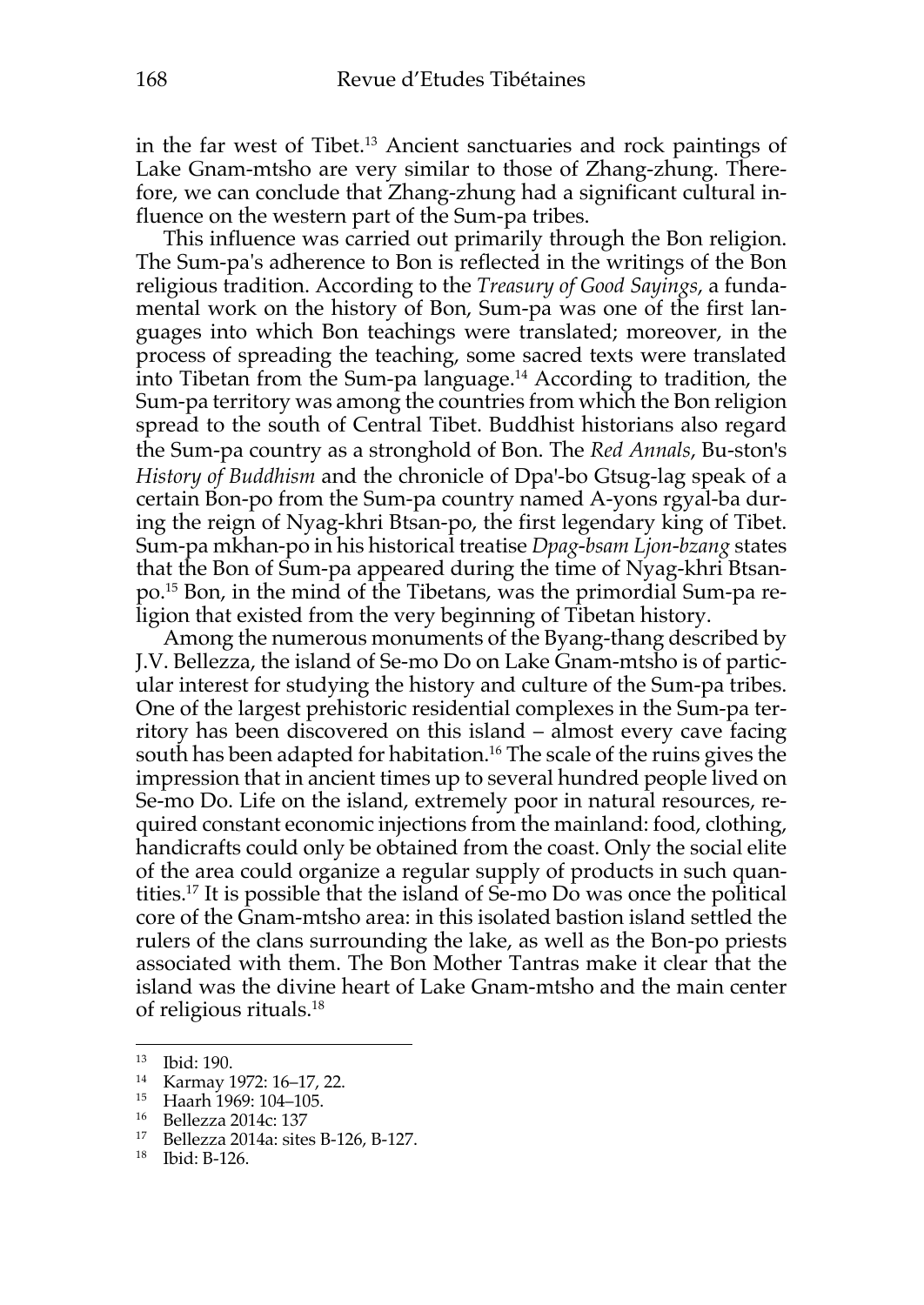Probably, it was the sacredness of the island that led to the settlement of the local elite, who attributed their successes to the magic rituals of the Bon-po priests. At present, only fragments of walls and foundations remain from the solid ancient structures of the island. Such a destruction cannot be explained solely by natural causes. J.V. Bellezza suggests two historical scenarios for the destruction of the ancient infrastructure of Se-mo Do: 1) during the annexation of this territory by the Yarlung dynasty in the  $7<sup>th</sup>$  century; 2) during the period of internecine religious conflicts between 800 and 1000 CE.19

It seems most likely that Se-mo Do, as one of the important political centers of the Sum-pa tribes, was first destroyed during the annexation of the Gnam-mtsho area by the Tibetan state at the turn of the  $7<sup>th</sup>$  century, then during the suppression of the Sum-pa uprising against the Yarlung dynasty in the late 620s – early 630s (however, the *Old Tibetan Chronicle* says that the subjugation of the Sum-pa passed without serious violence).20 Later, after the collapse of the empire, Se-mo Do, given the importance of the island for adherents of the Bon religion, could once again become the fighting arena – this time on a religious basis.

The itinerary from China to Nepal, cited in the  $7<sup>th</sup>$  century Chinese Buddhist gazetteer, mentions the kingdom of **Kam** north-northwest of the Tibetan state on the way to it. <sup>21</sup> Most likely, this refers to the territory near Lake Gnam-mtsho, which is partly confirmed by the itinerary of the *New Book of Tang*: heading to the center of the Tibetan Empire – the Skyid-chu River valley, the Chinese envoys passed through the Gnam-mtsho area, having skirted the lake from the eastern side. <sup>22</sup> The kingdom of **Kam** of the former route appears as an independent state formation southwest of the Sum-pa. On the other hand, the *Royal Genealogy* – a part of the *Old Tibetan Chronicle* – speaks of **Kam** as one of the ministerial clans of the ancient principality **Sum-yul gyi Ya-sum**, 23 which apparently corresponds to the Sum-pa tribes' country. This means that the clans inhabiting the vicinity of Lake Gnam-mtsho were closely related to the clans living in the main settlement area of the Sum-pa, but possessed autonomy and cultural identity.

The *List of the Administrative Chiefs* in Dpa'-bo Gtsug-lag's chronicle, presumably dated to the mid-630s, reports that the administrative center of the Sum-pa tribes within the Tibetan state, at least initially, was **Nam-ra Zha-don**, <sup>24</sup> which may be associated with the sacred mountain Nam-ra northeast of Gnam-mtsho. Two ancient fortresses and very

<sup>19</sup> Bellezza 2014a: B-126.

<sup>20</sup> Dotson 2009: 38, fn. 50.

<sup>21</sup> Pelliot 1963: 709–710.

<sup>&</sup>lt;sup>22</sup> For the map of the Tang route, see Sato 1975.

<sup>23</sup> Hazod 2009: 174.

<sup>24</sup> Uray 1972: 32–33, 45.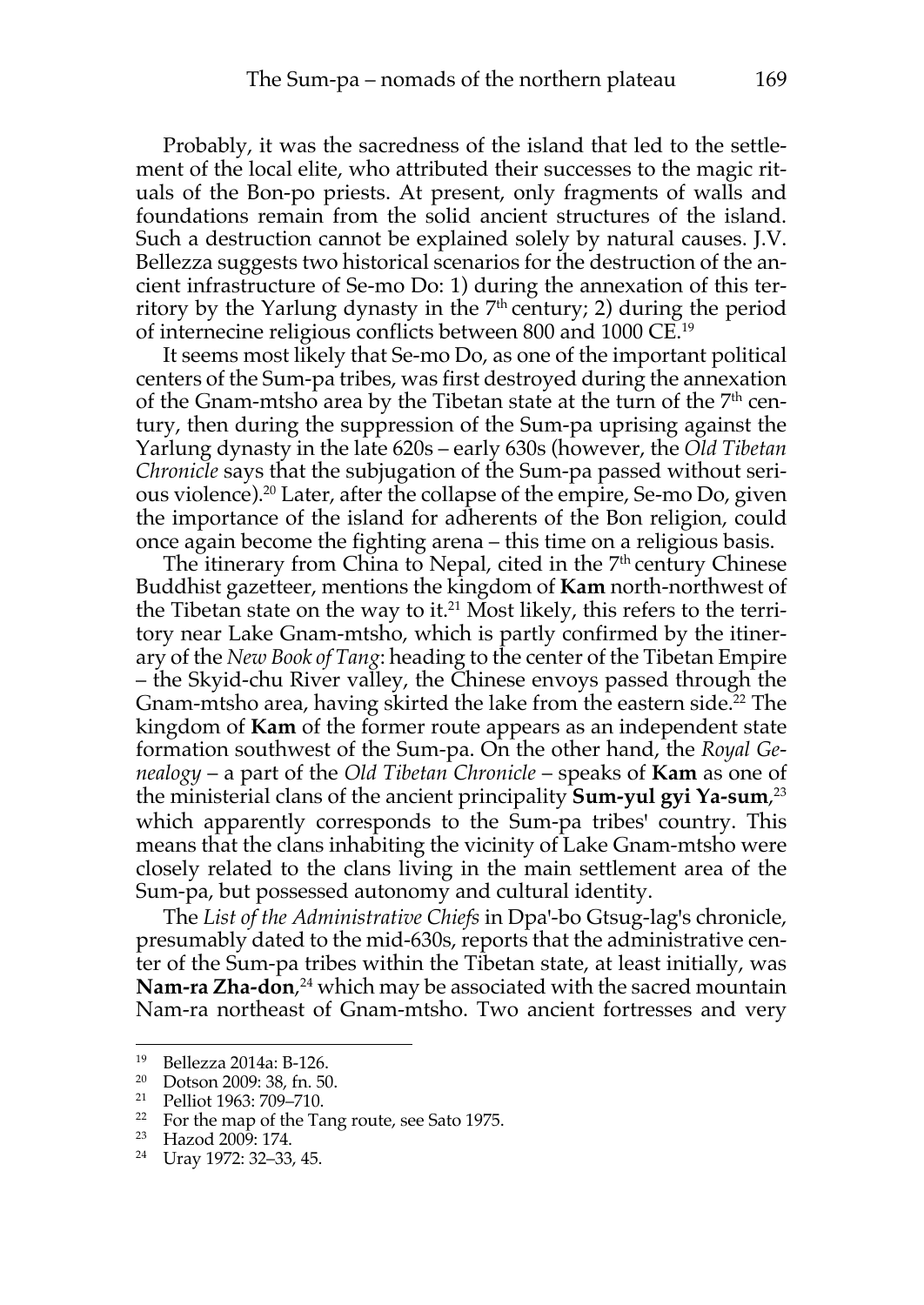large cemeteries have been discovered in the vicinity of Mount Namra.25 The wide valley of Bar-tha located here appears to be one of the ancient political centers of the eastern Byang-thang. It should be noted that the lists of possessions "Eighteen Shares of Power" in the chronicle *Chos-'byung mkhas-pa'i dga'-ston* and "Administrative Arrangement of Territory" in the historical work *Rgya bod-kyi chos-'byung rgyas-pa*, which reflect the first attempts to carry out the administrative territorial division of the Tibetan state, by securing the various clans' dominance in certain territories, indicate Nam-ra Cha-gong / Nam-ra Tshadgong (possibly identical to **Nam-ra Zha-don**) as the possession of the 'Bring / 'Bri and Chag clans.<sup>26</sup> The 'Bring clan seems to be related to 'Bring-mtshams, the "border territory of the Bring", a *stong-sde* of Central Horn directly south / southeast of Gnam-mtsho. <sup>27</sup> The population of the territories south of Gnam-mtsho, as mentioned above, maintained such intense contact with their northern neighbors that this influenced their burial traditions. Due to the geographical proximity of the territory north of Lake Gnam-mtsho to Central Tibet, stable control over it was established earlier than over the main part of the Sum-pa, and the administration of this area was carried out separately, despite the probable kinship of the local population with the tribes to the east of it. In the 730s–740s, Ngam-ru'i phag, a *stong-sde* of Central Horn, was located here. 28

The separate administration was carried out against the background of the cultural heterogeneity of the territories to the north and east of Gnam-mtsho. In the area north of Gnam-mtsho, most of the antiquities of the eastern Byang-thang have been discovered. Unfortunately, we have no data on the existence of significant archaeological sites east of Gnam-mtsho, however, rather scanty archaeological evidence still suggests that the far eastern Byang-thang and the adjacent Salween river valleys system had a different cultural configuration than the main part of the Byang-thang<sup>29</sup> including the Gnam-mtsho area. The difference is explained by the strong influence that the population to the north of Gnam-mtsho experienced from the neighboring Zhang-zhung with its more developed statehood and religious culture, and the lack of such an intense influence in the territories to the east. Nevertheless, it can be assumed that at a certain period of time the Sum-pa tribal union included groups living north of Gnam-mtsho, since after joining the Tibetan state, it was there that the administrative center of the Sum-pa tribes was located, and earlier – the kingdom of

 $\frac{25}{26}$  Bellezza 2014c: 107.

Dotson 2006: 364-366.

<sup>27</sup> Hazod 2009: 195, 200, 202.

<sup>28</sup> Ibid: 204.

<sup>29</sup> Bellezza 2014c: 142.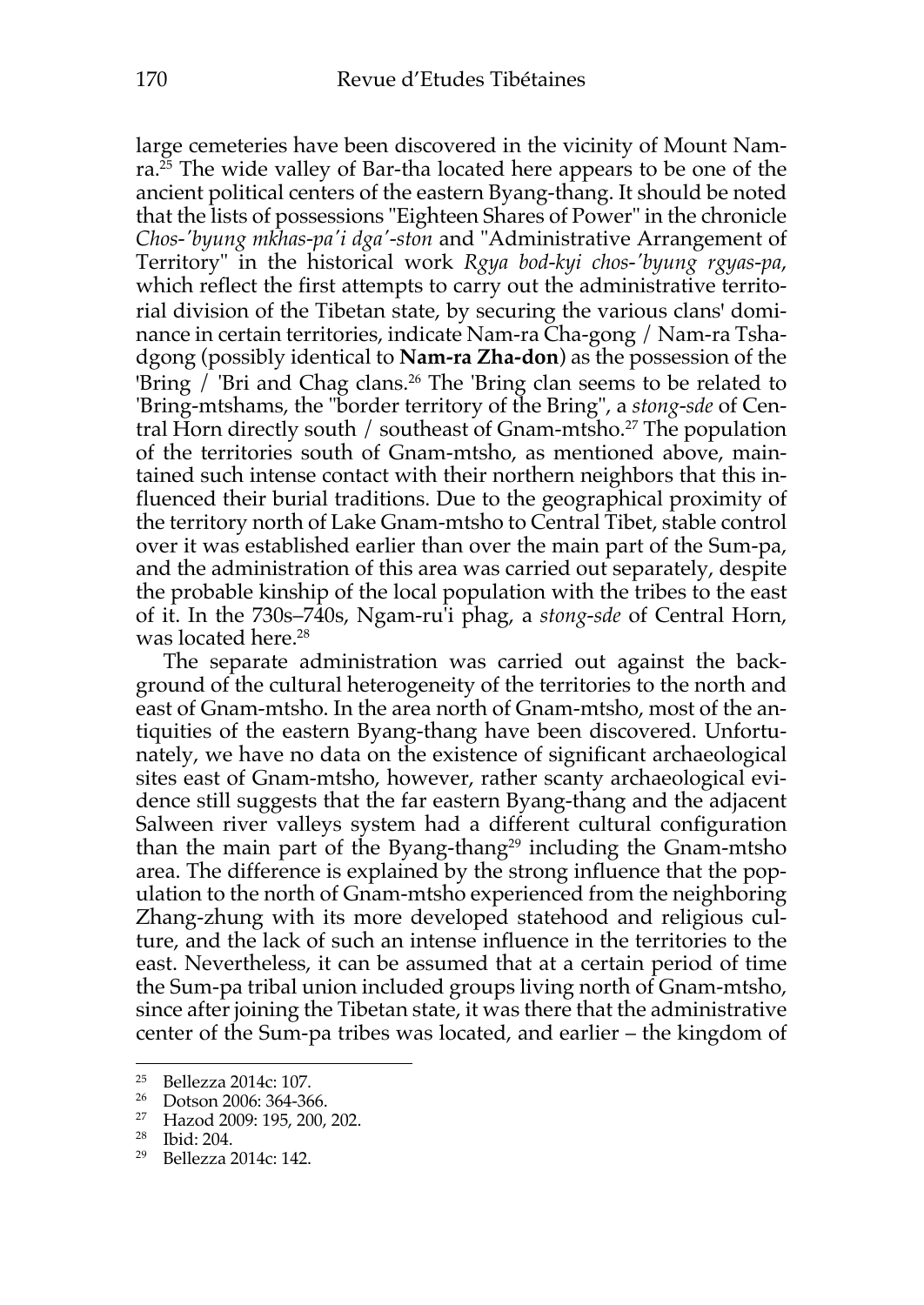Kam, bearing the same name as one of the Sum-pa aristocratic clans.

The question of whether Zhang-zhung exercised political power over the Sum-pa remains open. The *Treasury of Good Sayings*, referring to the text *Zhang-zhung snyan-brgyud*, states that the Sum-pa country was under the rule of Zhang-zhung and a small Zhang-zhung regiment was stationed there. <sup>30</sup> After the assassination of King Lig Myirhya and the annexation of Zhang-zhung to the Tibetan state, "the thousands of Zhang-zhung communities were separated from the thousands of Sum-pa communities". <sup>31</sup> In the Bon tradition, this event is perceived as a tragedy, which confirms the close connection of the Sum-pa tribes with the Zhang-zhung state. The remnants of this connection can be traced in the toponymy of the Gnam-mtsho area: the northern continuation of the Gnyan-chen thang-lha mountain range is called the "Shang-shung ridge", the key pass on the way from Nag-chu to Lha-sa is the Shang-shung pass.32 *Dba 'bzhed* mentions that Zhangzhung owned the fortresses of **Rtse-mtho** and **Rgod-lting**. <sup>33</sup> Meanwhile, in the *stong-sde* catalogues of the chronicles *Sngon-gyi gtam metog phreng-ba*, *Rgya bod-kyi chos-'byung rgyas-pa* and *Chos-'byung mkhaspa'i dga'-ston* **Rtse-mthon** is listed as one of the Sum-pa thousand-districts within the Tibetan Empire.34 The catalogue of the thousand-districts of the "Sum-pa land" in the chronicle *Sngon-gyi gtam me-tog phreng-ba*, which reflects an earlier situation than the lists of the other two named chronicles, also contains the district of **Rgod-lding**. <sup>35</sup> Perhaps, before the subjugation of the Sum-pa to the Tibetan Empire, Zhang-zhung exercised authority over the territories where the **Rtsemthon** and **Rgod-lting** districts were later formed as part of the Tibetan state. At the same time, it is difficult to imagine that all the Sumpa, which, according to the *New Book of Tang*, were the greatest among the tribes<sup>36</sup>, were subordinate to Zhang-zhung. Rather, the matter is in the undoubted cultural and probable political impact exerted, first of all, on the western part of the Sum-pa tribes by neighboring Zhangzhung; at the same time, it is natural that the Bon tradition strives to exalt Zhang-zhung in all respects as the cradle of the Bon religion.

Bon texts say that the "gateway to Zhang-zhung", the border of Zhang-zhung was the area of **Sum-pa glang-gi gyim-shod**. *Padma than-yig*, a Tibetan Buddhist text on the life of Padmasambhava, and

<sup>30</sup> Karmay 1972: 86.

 $rac{31}{32}$  Ibid: 97.

 $\frac{32}{33}$  Roerich 2012: 412, 449; Uray 1972: 44, fn. 95.

 $\frac{33}{34}$  Gonkatsang, Willis 2021: 154-155.<br> $\frac{34}{34}$  Dotson 2006: 96, 162, 169

 $\frac{34}{35}$  Dotson 2006: 96, 162, 169.

 $\frac{35}{36}$  Ibid: 96.

Chavannes 1900: 169.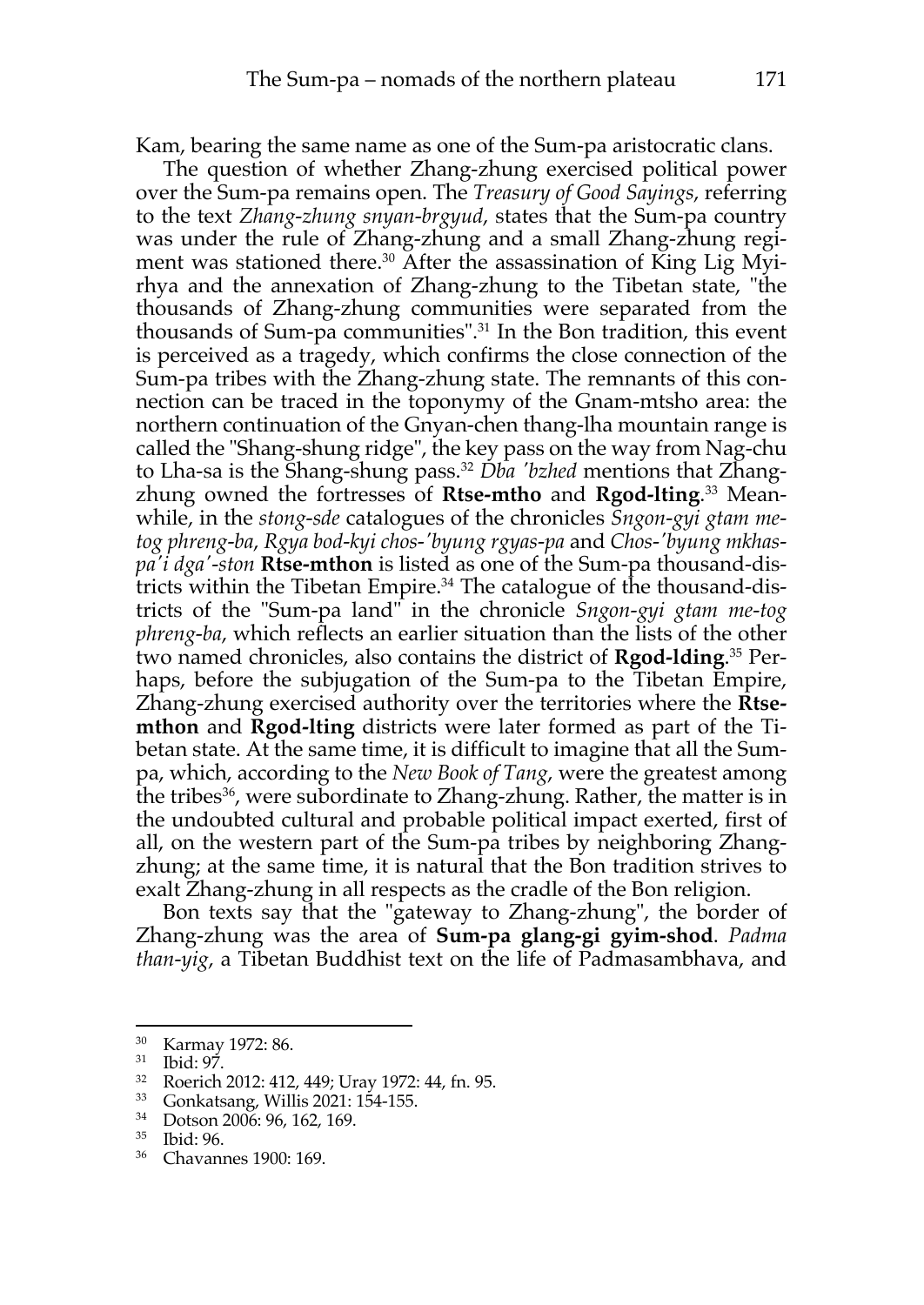*Srid-pa rgyud-kyi kha-byang*, <sup>37</sup> a Bon manuscript, mention that this territory was inhabited by "grass-people" and "tree-people." Bu-ston's *History of Buddhism* and the *Ladakh Chronicles* place "grass-people" and "tree-people" in the east, and Dpa'-bo Gtsug-lag in the east or north of Tibet.38 The *Treasury of Good Sayings* points to the location of **Sum-pa glang-gi gyim-shod** between Tibet in the west and China in the east.39 Consequently, it can be the eastern border of the Sum-pa's settlement area, regarding which we have only the data from Chinese sources that in its northern part it ran along the southern (right) bank of the 'Brichu River. In the Bon tradition, **Sum-pa glang-gi gyim-shod** is considered one of the ancient centers of the Bon religion; during the persecution of Bon under Khri Srong-lde-brtsan, some of the sacred texts were hidden there40. According to Bon sources, **Sum-pa glang-gi gyim-shod** corresponds to Khyung-po Ri-rtse-drug – "the Mountain with six peaks of the Khyung country" in Steng-chen County.41 The Khyung-po area is an ancient stronghold of the Bon religion. Drawing the eastern border of the Sum-pa along Steng-chen would be geographically justified, since this territory straddles the boundary between the northern Nag-chu highlands and the meridional alpine mountain ranges and valleys of Kham.42 In this case, the area of **Sum-pa glang-gi gyim-shod** would be the border of the Upper Tibet civilization, the undisputed cultural leader of which was Zhang-zhung.

There are other data on the eastern border of the Sum-pa's settlement area: at least one of the Sum-pa clans – **Rlangs** (**Sum-pa Glang**) – is associated with Glang-thang in 'Dan-ma,<sup>43</sup> which is far northeast of Steng-chen in predominantly nomadic Gser-shul County southeast of Yushu.

To clarify the issue of the geographical location of the Sum-pa, it is necessary to consider the location of **Sum-ru** – the Horn of Sum-pa, a large administrative territorial unit within imperial Tibet, which included at least a part of the territory occupied by the Sum-pa tribes. The *Old Tibetan Annals* inform that the great administration of **Sum-ru** was carried out at the council of the **Mdo-smad** region in the winter of 702-703.44 At **Mdo-smad** council in 759, "many from **Sum-ru**" were awarded the insignia of rank. <sup>45</sup> Thus, the **Sum-ru** territory was

<sup>&</sup>lt;sup>37</sup> Ms. Bibl. Nat. No. 493.<br><sup>38</sup> Stoin 1961: 72 fp. 206:

<sup>38</sup> Stein 1961: 72, fn. 206; Uray 1972: 60.

<sup>39</sup> Karmay 1972: 96.

<sup>40</sup> Karmay 1972: 41, 95-96.

 $^{41}$  Thar 2009: 27.<br> $^{42}$  Bellezza 2014

<sup>42</sup> Bellezza 2014c: 141.

 $^{43}$  Stein 1961: 79.

Dotson 2009: 101–102.

<sup>45</sup> Ibid: 131.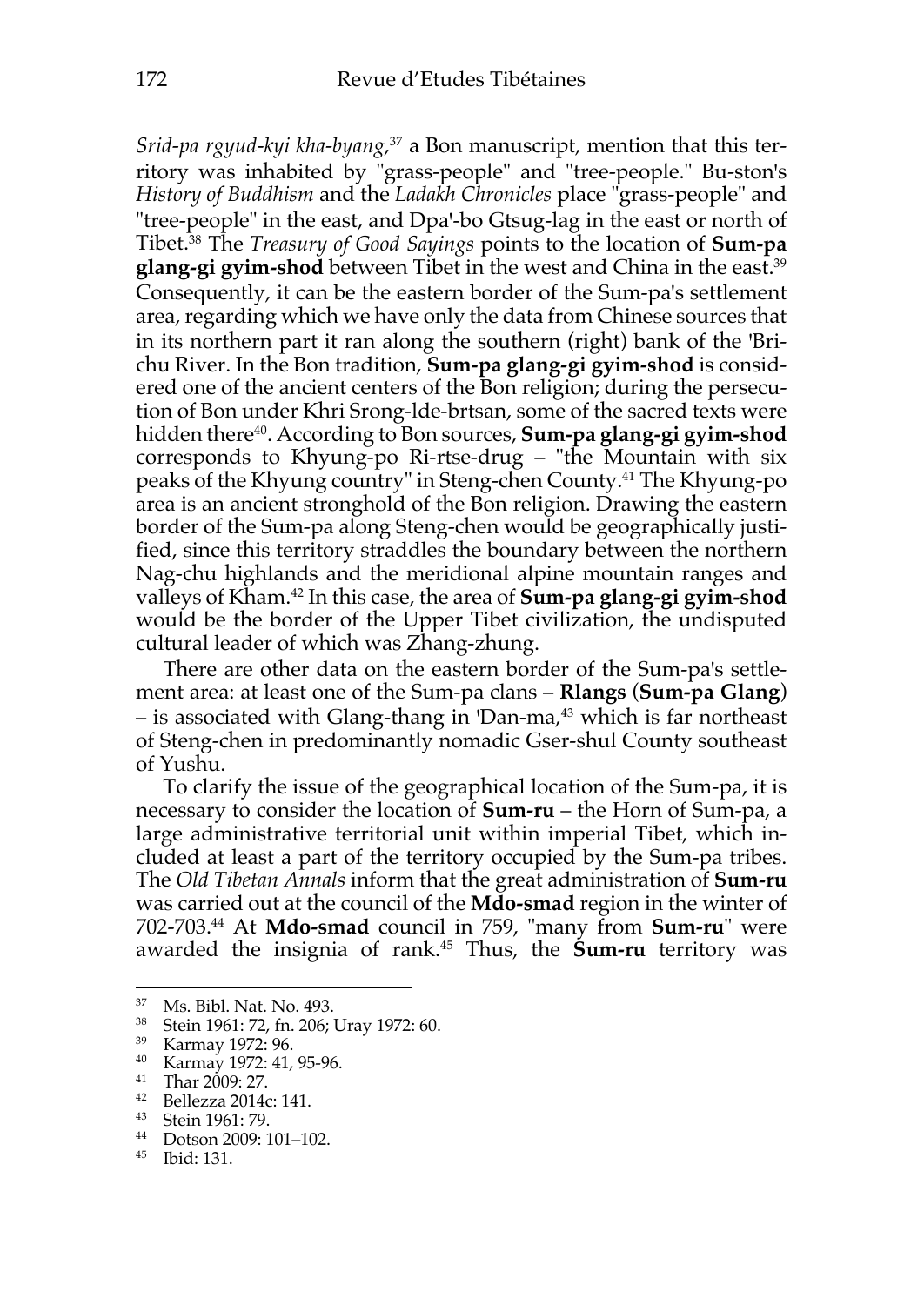associated with the **Mdo-smad** region. The great administration of the **Mdo-smad** region took place later than that of **Sum-ru**, in 715-716,<sup>46</sup> which does not allow us to speak about the complete identity of **Sumru** and **Mdo-smad**. In 730-731 in Gtse-nam-yor (the place where the Mdo-smad council was convened seven times from 709 to 727) the Chief minister of Tibet 'Bro Cung-bzang 'Or-mang carried out the administration of Mtong-sod.<sup>47</sup> The only thing known about the location of Mtong-sod is that in 755, the serfs of the rebel ministers Lang and 'Bal were sent into exile there as punishment,<sup>48</sup> which means that this area was located far from Central Tibet, perhaps even on the borders of the empire. The possible connection between Mtong-sod and the Mthong-khyab tribes inhabiting the area of Mount Amnye Machen and the upper reaches of the Yellow River<sup>49</sup> cannot be ruled out. Apparently, **Sum-ru**, like Mtong-sod, was considered by the Tibetans to be within the large **Mdo-smad** region. The entry in the *Annals* for 756- 757 states that there were many new subjects in Mdo-smad.50 Consequently, the Mdo-smad region was changing its borders during the territorial expansion of the Tibetan Empire, gradually including various tribes. The places of the Mdo-smad council are recorded in the *Annals* since 692-693, with the first council being associated with the Sumpa; <sup>51</sup> no other regional councils are mentioned in the *Annals*, demonstrating the importance of the region for the central Tibetan government.

When considering the location of Mdo-smad, the following facts should be taken into account. In 708-709 at the Mdo-smad council, many gold taxes were collected from the subjects.<sup>52</sup> While the Sum-pa are associated with iron,<sup>53</sup> Chinese sources note the presence of large gold deposits in the land of the To-mi, their eastern neighbors.54 The upper reaches of the Yangtze were called by the Chinese the "River of Golden Sands".55 Perhaps the To-mi tribes, who lived on the lands from the headwaters of the Yellow River to the left bank of the 'Bri-chu, were part of the Mdo-smad region of the Tibetan Empire and paid taxes in gold. In 710-711 the Mdo-smad council was convened by Zhang Rgyasto, probably corresponding to 'Bro zhang Brtan-sgra Ya-sto – the great

 $\frac{46}{47}$  Ibid: 109.

Ibid: 118.

 $^{48}$  Ibid: 128.

<sup>49</sup> For Mthong-khyab location, see Rong 1990-91: 255-256.

<sup>50</sup> Dotson 2009: 129.

<sup>51</sup> Ibid: 97–98.

<sup>52</sup> Dotson 2009: 105–106.

<sup>53</sup> Sato 1975: 8.

<sup>54</sup> Chavannes 1900: 169.

<sup>55</sup> Sato 1975: 8.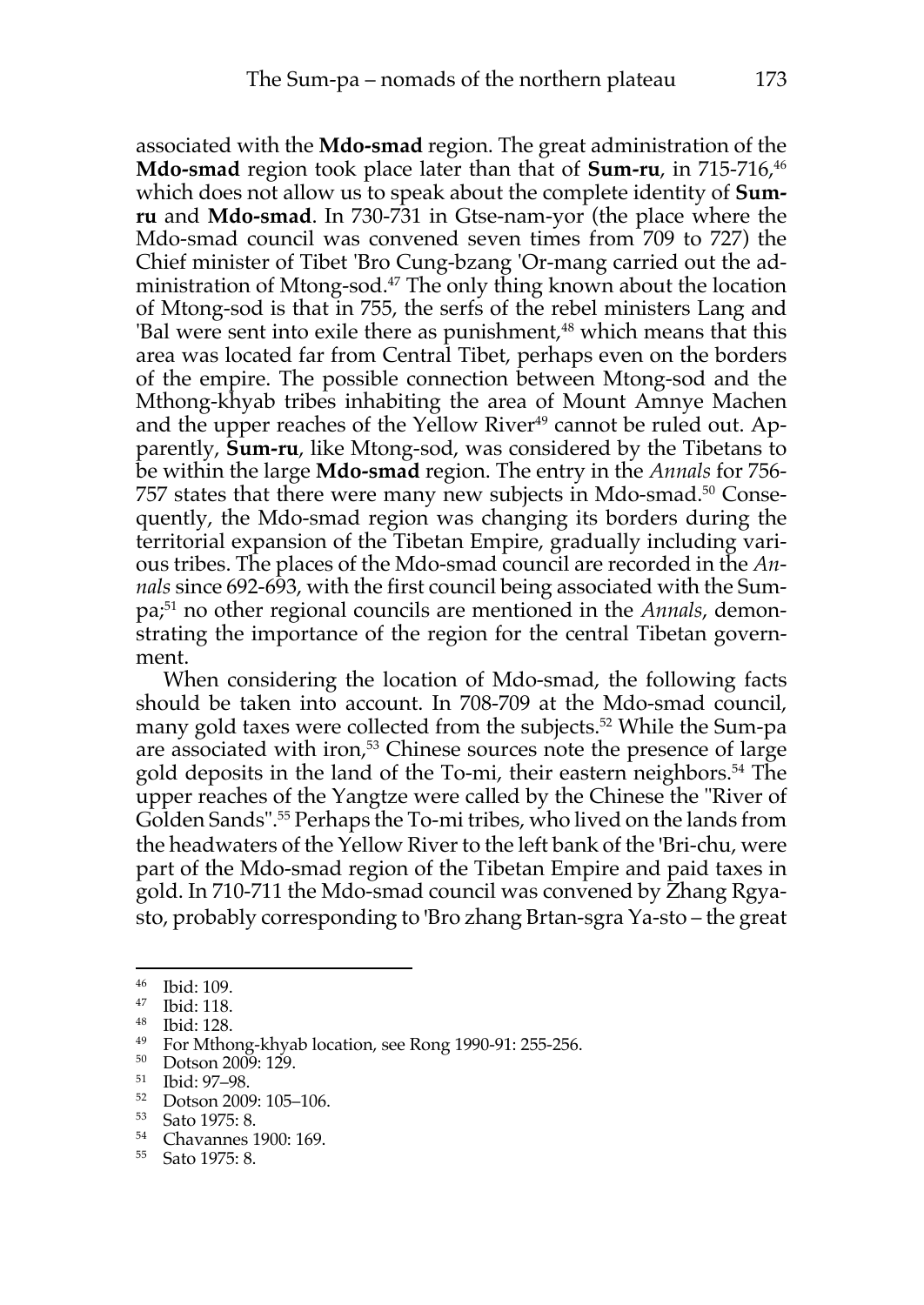Mdo minister mentioned in the *Annals of 'A-zha Principality*, which suggests a connection between the Mdo-smad region and the 'A-zha,<sup>56</sup> Xianbei tribes who occupied the territory near Lake Koko-nor within the Tibetan Empire. At the beginning of the  $8<sup>th</sup>$  century, the 'A-zha khagan became related to the Cog-ro clan of Tibet; $57$  according to the List of the Administrative Chiefs, as early as the 7<sup>th</sup> century a representative of this clan – Cog-ro Rgyal-mtshan G.yang-gong – was appointed the head of the Mthong-khyab, the tribes of the upper Yellow River.<sup>58</sup> Apparently, the Cog-ro clan was actively involved in the administration of northeastern Tibet. From 711 to 728 Cog-ro Khri-gzigs Gnangkhong has convened the Mdo-smad council six times. <sup>59</sup> The fact that a person from the Cog-ro clan has repeatedly held the Mdo-smad council suggests that the Mdo-smad region included territories of northeastern Tibet. In 755-756, ministers who had previously convened the Mdo-smad council earlier that year led a military campaign to the Tao He River, a tributary of the Yellow River, bordering northeastern Tibet. Among them was Minister Mdo-bzher, who appears to be the same person as Zhang Mdo-bzher, that was proclaimed as general of the military government of the upper Yellow River. Subsequently, Minister Mdo-bzher convened at least two more Mdo-smad councils. 60 In 756-757 after the campaign against China, undertaken jointly with the state of Nanzhao southeast of Tibet, Minister Mgos Khri-bzang Yab-lag convened the Mdo-smad council.<sup>61</sup> This minister, along with Zhang Stong-rtsan, who held the Mdo-smad council in 757-758 and 758-759, led military operations along the entire Tibetan-Chinese border, including the campaigns to Tsong-kha and Liangzhou.

Thus, the Mdo-smad region reveals connections with both northeastern and southeastern Tibet. It definitely included the upper reaches of the Yangtze and Huang He rivers. The position of "the great Mdo minister" (Mdo-lon chen-po) and the regular fixation of the places of the Mdo-smad council in the *Old Tibetan Annals*, without mentioning any other councils except the central one, testify to the extremely great importance of the region for the government of the empire. The above facts allow us to conclude that in the second half of the  $7<sup>th</sup>$  – first half of the 8<sup>th</sup> centuries (the period covered by the *Annals*) the word **Mdo-smad** denoted all of eastern Tibet. The immediate neighbors of the Mdo-smad region were the 'A-zha, who enjoyed some autonomy within the Tibetan state and lived near and west of Lake Koko-nor.

<sup>56</sup> Dotson 2009: 104, fn.226, 106-107.

<sup>57</sup> Rong 1990-91: 254.

<sup>58</sup> Uray 1972: 33.

 $^{59}$  Dotson 2009: 107-116.<br> $^{60}$  Ibid: 128, 120, 121

<sup>60</sup> Ibid: 128, 130, 131.

<sup>61</sup> Ibid: 129.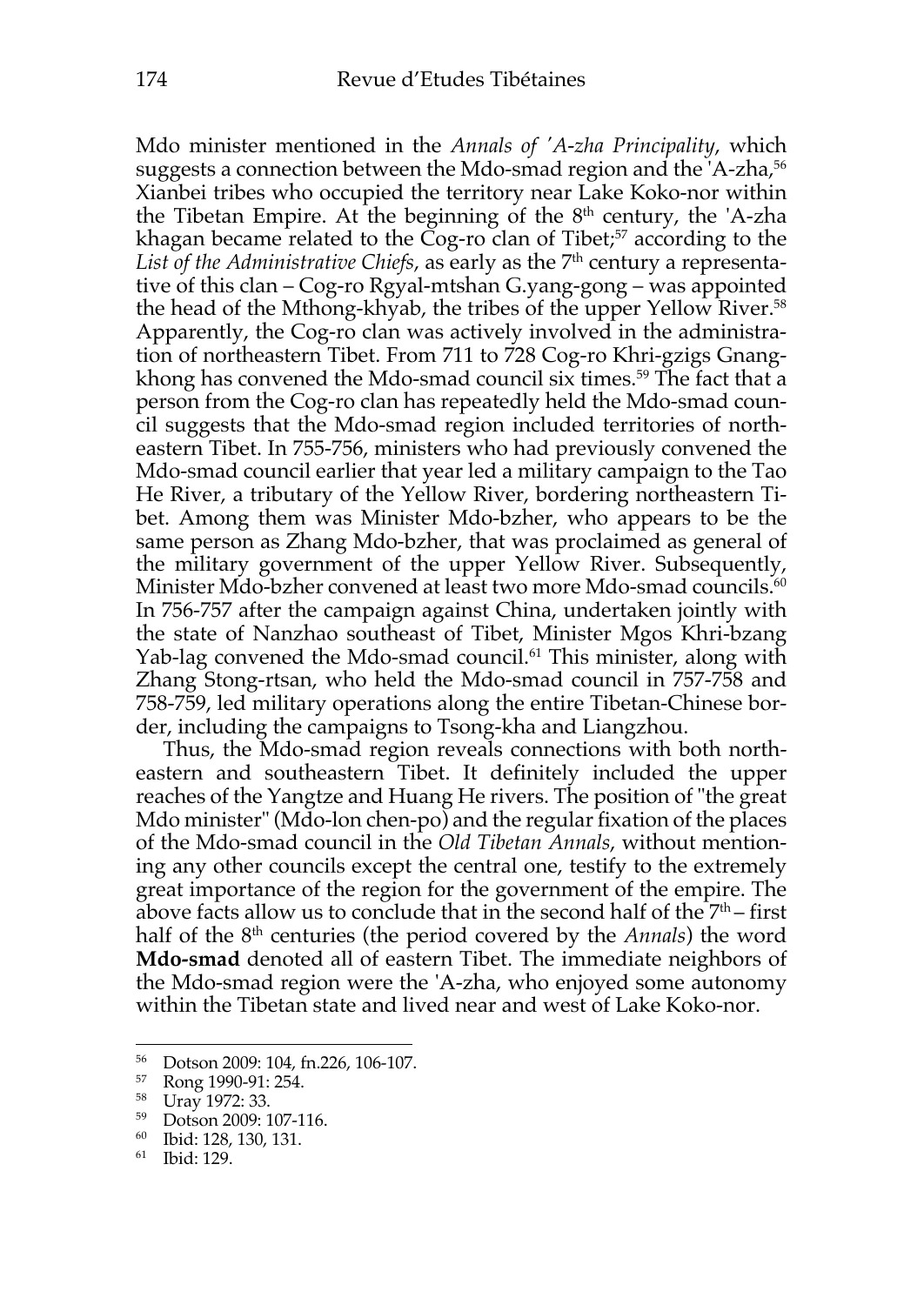Confirmation that the word **Mdo-smad** in the *Annals* meant the whole of eastern Tibet controlled by the government of the empire can be found in the *Section on Law and State* in the chronicle *Chos-'byung chen-po bstan-pa'i rgyal-mtshan* of the 13<sup>th</sup> century. This chronicle, in its description of Tibet, placed before the catalogues of the *stong-sde* of the four Horns, calls entire eastern ("lower") Tibet **Mdo-smad Khamsgsum**, <sup>62</sup> i.e. "The three territories of Mdo-smad", by analogy with western ("upper") Tibet, which is called **Mnga'-ris Skor-gsum** – "The three divisions of Mnga'-ris." The same source places Sum-pa Ru'i yan-lag ("The additional Horn of Sum-pa") in the middle of Tibet, along with the four Horns of Central Tibet and the Gnam territory north of Lake Gnam-mtsho. 63

Summarizing the above, we can conclude that **Sum-ru** was located in the western part of the **Mdo-smad** region; as the imperial power strengthened its position in eastern Tibet, it gradually carried out administrative transformations there, moving from west to east, therefore Sum-ru was first formed, and then, as new territories in the east were incorporated into the empire, administrative arrangement spread to new areas.

Sum-ru, like the other Horns in the empire, was made up of military administrative units *stong-sde –* thousand-districts, each comprised of approximately one thousand households. Analysis of the Sum-ru boundaries and the names of its *stong-sde* in Tibetan historical chronicles with the use of the Old Tibetan documents from the Tarim Basin shows that the central part of the Horn was located in modern 'Bri-ru County of Nag-chu Prefecture.<sup>64</sup> It was here that the sub-thousand-district Nags-shod (one of the Sum-ru *stong-sde*) was located, which was the chief of the twelve districts on the lands, from where the famous "Middle Regiment of Heroes" of the Tibetan army was recruited<sup>65</sup>, apparently consisting of soldiers from the Sum-pa tribes. So far, a number of the Sum-ru thousand-districts have not yet been determined, but there is no doubt that the southern border of the Horn was in Lhari County, while a part of the *stong-sde* was located far to the north – in the Nob region $^{66}$ . On the territory of the ancient kingdom of Shanshan on the southern route of the Silk Road, the Sum-pa soldiers performed the function of guarding the borders of the empire. Inscriptions on woodslips from the fort of Miran show that the watchmen in the area were entirely recruited from the Sum-pa.<sup>67</sup> According to *The Chronicle* 

<sup>62</sup> Dotson 2006: 90, 93.

<sup>63</sup> Ibid.

<sup>64</sup> Hazod 2009: 169.

<sup>65</sup> For the narrative of the middle regiment of heroes, see Dotson 2006: 378-379.

<sup>66</sup> For the brief outline of the Sum-ru thousand-districts, see Hazod 2009: 169.

<sup>67</sup> Takeuchi 2004: 53.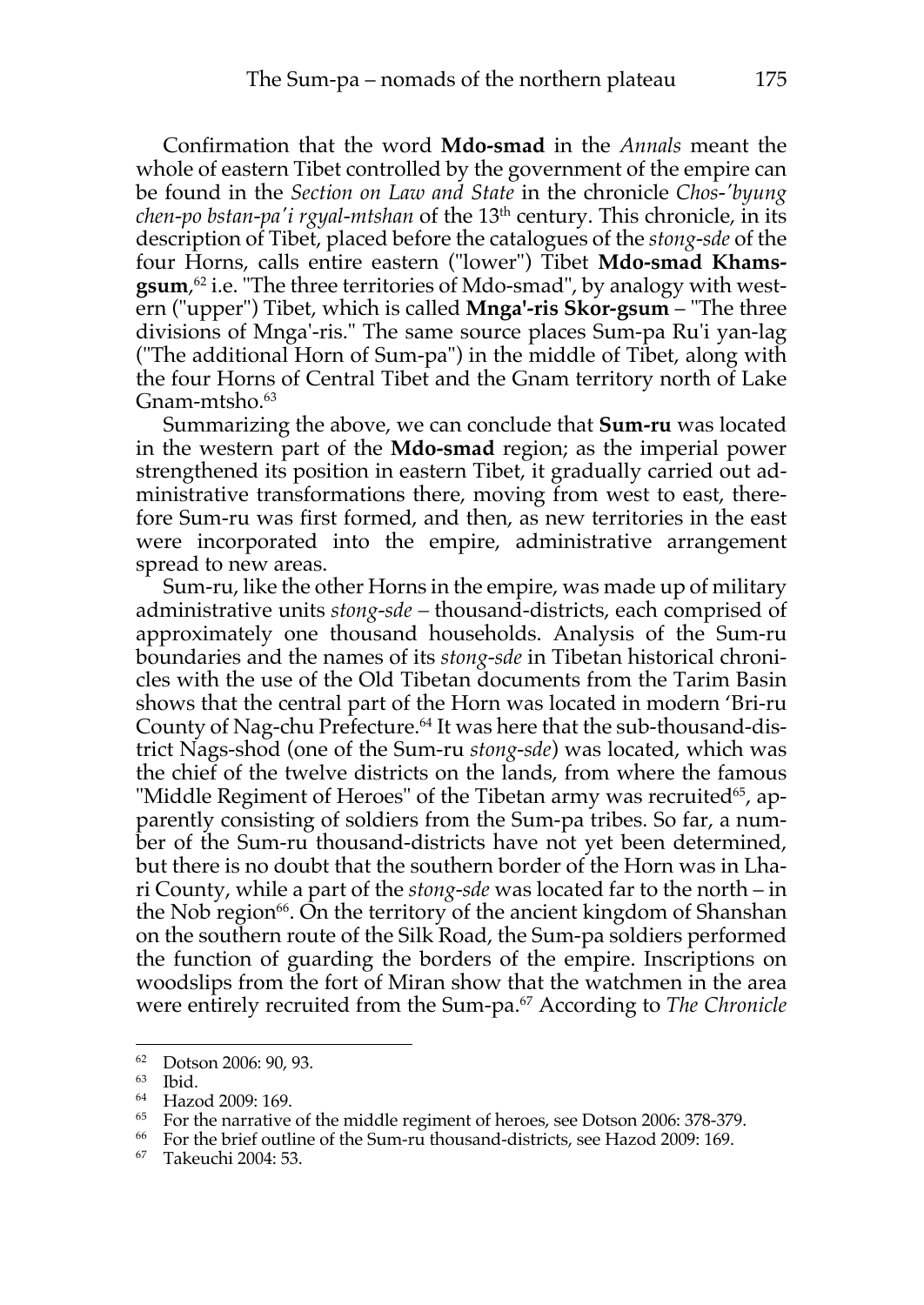*of the Kings (Rgyal-po bkaꞌi thang-yig)*, the Sum-pa tribes were responsible for guarding the borders with China in northeastern Tibet.<sup>68</sup> As can be seen from the document PT 1089, Mkhar-tsan military district, corresponding to modern Liangzhou in Gansu Province and located at the eastern end of the Hexi corridor at a distance of about 1200 km from Miran, also included Sum-pa *stong-sde*. 69

The consequence of the Sum-pa's stay in the extreme northeast of Tibet may be one of the main incarnation lineages in Dgon-lung byams-pa gling monastery in Huzhu Tu Autonomous County of Qinghai Province, its representative was Sum-pa mkhan-po, an outstanding scholar of the  $18<sup>th</sup>$  century. The name of the tulku lineage – "Sum-pa"– is associated with the influential local clan of the same name, which played a key role in the foundation of the monastery. Sumpa mkhanpo noted that the Sum-pa clan was called **Be'i kya** in Chinese. In the modern list of Tibetan clan names in Huzhu Tu Autonomous County and neighboring Tianzhu Tibetan Autonomous County of Gansu Province, one can find a **Baizha'er / Beizha'er** clan, which may be closely related to **Be'i kya**. 70

Most probably, the clan name "Sum-pa" reflected the presence in these places of the Sum-pa units sent to guard the borders in Mkhartsan military district. T. Takeuchi assumes that Tibetan soldiers in Central Asia were accompanied by their families; in their off-duty time, the soldiers lived with their families – this is how settlements arose where people were engaged in cattle breeding and farming, $\frac{7}{1}$  thereby facilitating the food supply of the army. The border Sum-ru *stong-sde* were, in fact, military settlements in the recently conquered strategically important territories, since in the  $7<sup>th</sup>-9<sup>th</sup>$  centuries the Tibetan Empire actively participated in the struggle between the main forces of Central Asia to control the movement of caravans along the Silk Road and to collect tribute from the city-states of the oases of the Tarim Basin. It is no coincidence that the сhronicles *Rgya bod-kyi chos-'byung rgyas-pa* and *Chos-'byung mkhas-pa'i dga'-ston*, listing the thousand-districts of Sum-ru, state: "These are eleven *stong-sde* of Sum-pa'i-ru, which include the Ltong-khyab (Stong-khyab) and the Chinese"72. The Sum-pa carried out military service on the borders alongside other nomads of the Tibetan plateau – the Mthong-khyab – and in the occupied territories they coexisted with the Chinese population.

As can be seen, the borders of Sum-ru and the boundaries of the Sum-pa tribes' settlement area didn't coincide, because Sum-pa's Horn

 $^{68}$  Dotson 2006: 82.

Dotson 2009: 71–73.

<sup>70</sup> Kim 2020: 250–251.

<sup>71</sup> Takeuchi 2004: 53.

<sup>72</sup> For the Tibetan text, see Dotson 2006: 162, 169.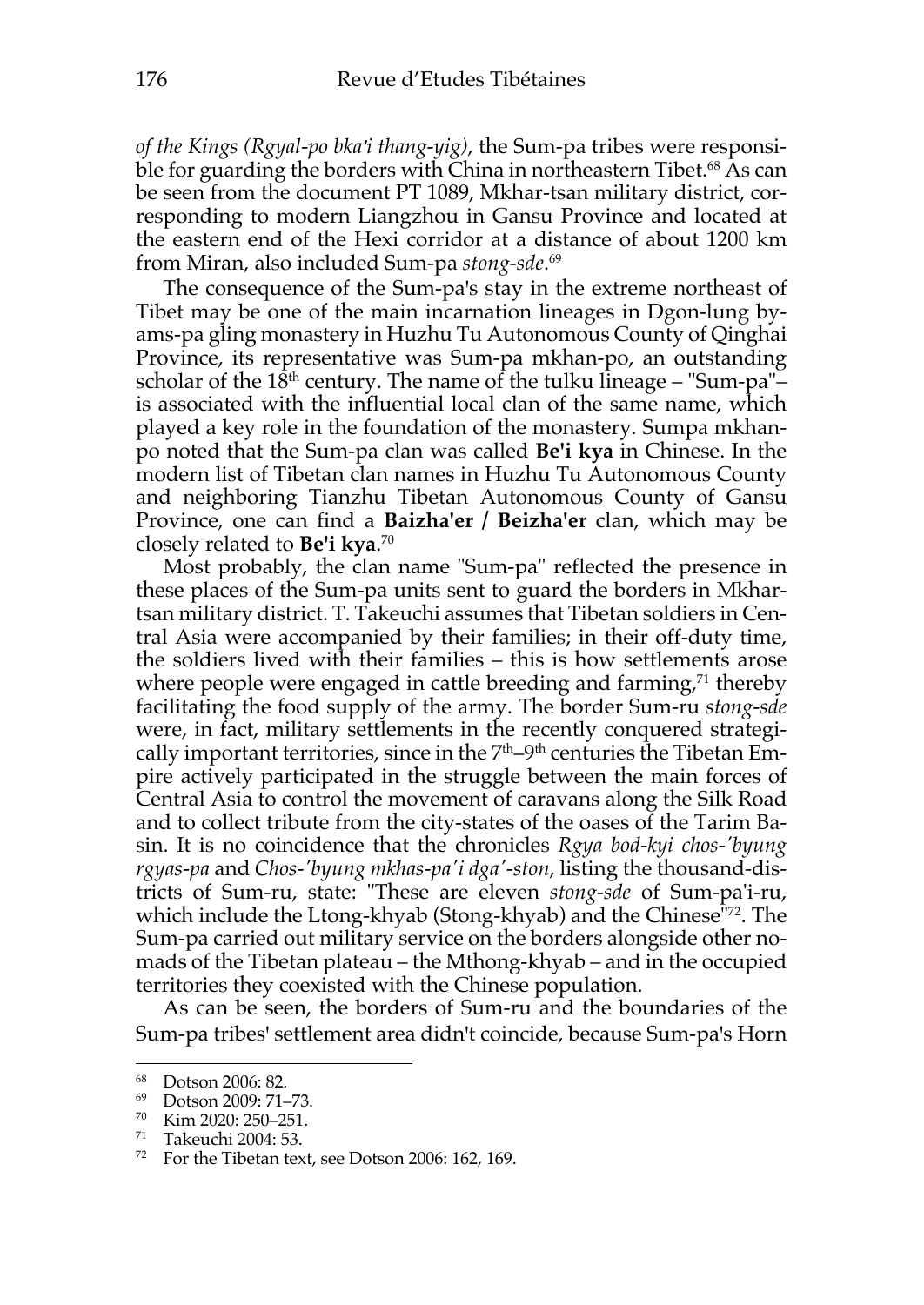was the result of the administrative activities of the imperial government and reflected the government-imposed population resettlement to the borders of the growing state. It is possible that some of the tribal groups of the Sum-pa were not included in Sum-ru and were part of other administrative units of the Mdo-smad region and the four Horns of Central Tibet. At the same time, Sum-pa's Horn must have included the residence area of the main part of the Sum-pa tribes – apparently, modern 'Bri-ru County of Nag-chu Prefecture and the surrounding territories.

In the vast territory between the upper reaches of the Yangtze and the Salween, where the Su-p'i tribes of the *New Book of Tang* lived and the core of Sum-ru was located, during the reign of the Dalai Lamas stretched the pastures of Nub-Hor and Nang-chen nomads, the largest pastoralist regions of Tibet. The eastern edge of the Nub-Hor region in the first half of the  $20<sup>th</sup>$  century was the area of Steng-chen, which could have been the eastern limit of the Sum-pa tribes' settlement; in the south, Nub-Hor, as well as Sum-ru did in its time, reached Lha-ri.<sup>73</sup> From the north, the nomadic state of Nang-chen adjoined Nub-Hor, occupying the upper reaches of the Rdza-Chu (Mekong) and 'Bri-chu rivers.74 The harsh climatic conditions and high-mountain terrain definitely indicate that most of the Sum-pa, like the Hor-pa and Nangchen-mi of the 20<sup>th</sup> century, were engaged in nomadic and semi-nomadic pastoralism. The proof is the attribute of the Sum-pa in the *Old Tibetan Chronicle* – **mdzo**, <sup>75</sup> i.e., yak hybrid. According to a Nepalese text entitled *Pha-rabs mthong-ba kun-gsal*, which represents an ancient tradition, the Sum-paꞌs totemic animal was a female dzo (**mdzo-mo**) with long iron horns,<sup>76</sup> which is not surprising if cattle played a key role in these tribes' way of life.

Societies conducting the same economic activities often have a similar political structure. The thirty-nine tribes of Hor in the early 20<sup>th</sup> century were a federation of nomadic and semi-nomadic tribes, headed by the symbolic figure of the king; each tribe had its own leader, whose power was hereditary as well as the power of the king.<sup>77</sup> Something similar took place in Nang-chen, where the power was distributed among a network of hereditary leaders, in which the king was a primus inter pares,78 being an important symbol of local unity. The extant part of the preamble to the *Old Tibetan Annals* begins with the

<sup>73</sup> See Tawa 2011: 35, 39.

<sup>74</sup> Turek 2019: 459-460.

<sup>75</sup> Dotson 2006: 60.

<sup>76</sup> Bellezza 2005: 204, 206.

<sup>77</sup> Karmay 2014 [2005]: 182.

<sup>78</sup> Turek 2019: 454, 469.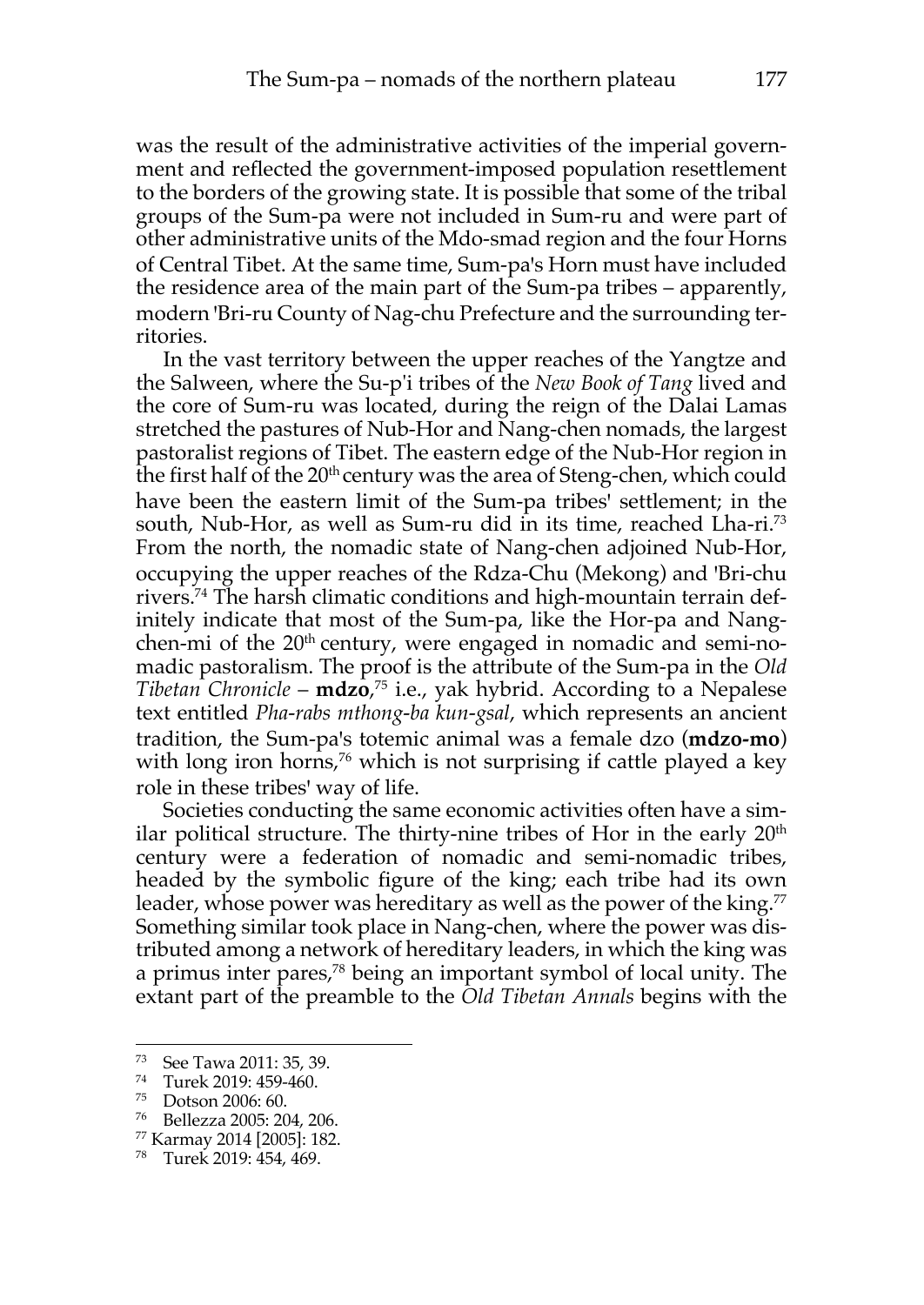message that "all the Sum-pa" were brought to submission.79 The words "all the Sum-pa" probably refer to various groups of nomads. Most likely, the Sum-pa tribes were organized on the same principle as the nomadic communities "Thirty-nine tribes of Hor" and "Twentyfive tribes of Yushu", forming something like a federation under the leadership of a king. From the *New Book of Tang,* we learn that the reforms carried out by the central government to integrate the Sum-pa into the Tibetan Empire, including the establishment of Sum-ru, did not eliminate the institution of the king: in 742-755 Mo-ling-tsan, the king of the Su-p'i, wanted to join the Tang empire, but was killed by the Tibetans.<sup>80</sup> In 755, during the turmoil in Tibet, his son Hsi-no-lo fled to China, where he was received with great honor, which, however, did not cause a mass defection of the Sum-pa to the Tang empire.<sup>81</sup>

Despite the active resettlement of the Sum-pa to the military districts on the outskirts of the Tibetan state, part of the population of the historical and cultural regions of Nub-Hor and Nang-chen, coinciding with the settlement area of the Sum-pa tribes of the  $7<sup>th</sup>-9<sup>th</sup>$  centuries, must be the Sum-pa's direct descendants and cultural heirs. Of great interest is the fact that the majority of the Hor-pa are adherents of the Bon religion, like their territorial predecessors, the Sum-pa. The nine Nag-shod tribes of the Hor tribal federation<sup>82</sup> lived in what was once the center of Sum-ru territory.

In a number of sources, the word **Hor** is used in the context of the Sum-pa: for example, in the already mentioned Bon text *Srid-pa rgyudkyi kha-byang83* it is said that the "grass people" and the "tree people" of **Hor** live in the country Sum-pa glin-gi gyim-shod.84 The *List of the Administrative Chiefs* reports that Srong-btsan Sgam-po appointed **Hor Bya-zhu ring-po** to the administrative head of the Sum-pa.<sup>85</sup> The question arises about the nature of connection between the concepts of **Hor** and the **Sum-pa**: what kind of Hor people inhabited the same territories as the Sum-pa, and why did one of them become the head of the Sum-pa within the Tibetan state? Bu-ston's *History of Buddhism*, listing the conquests of Srong-btsan Sgam-po, states: "in the north **Hor** people ... were gathered under the rule of the king". 86

V.P. Vasiliev in his translation of the geographical work written by

 $^{79}$  Dotson 2009: 81.<br> $^{80}$  Chayannes 1900

Chavannes 1900: 169.

<sup>81</sup> Ibid; Pelliot 1963: 704–705.

<sup>82</sup> Karmay 2014 [2005]: 209.

<sup>83</sup> Ms. Bibl. Nat. No. 493

<sup>84</sup> Stein 1961: 72.

<sup>85</sup> Uray 1972: 32–33.

<sup>86</sup> Ibid: 60.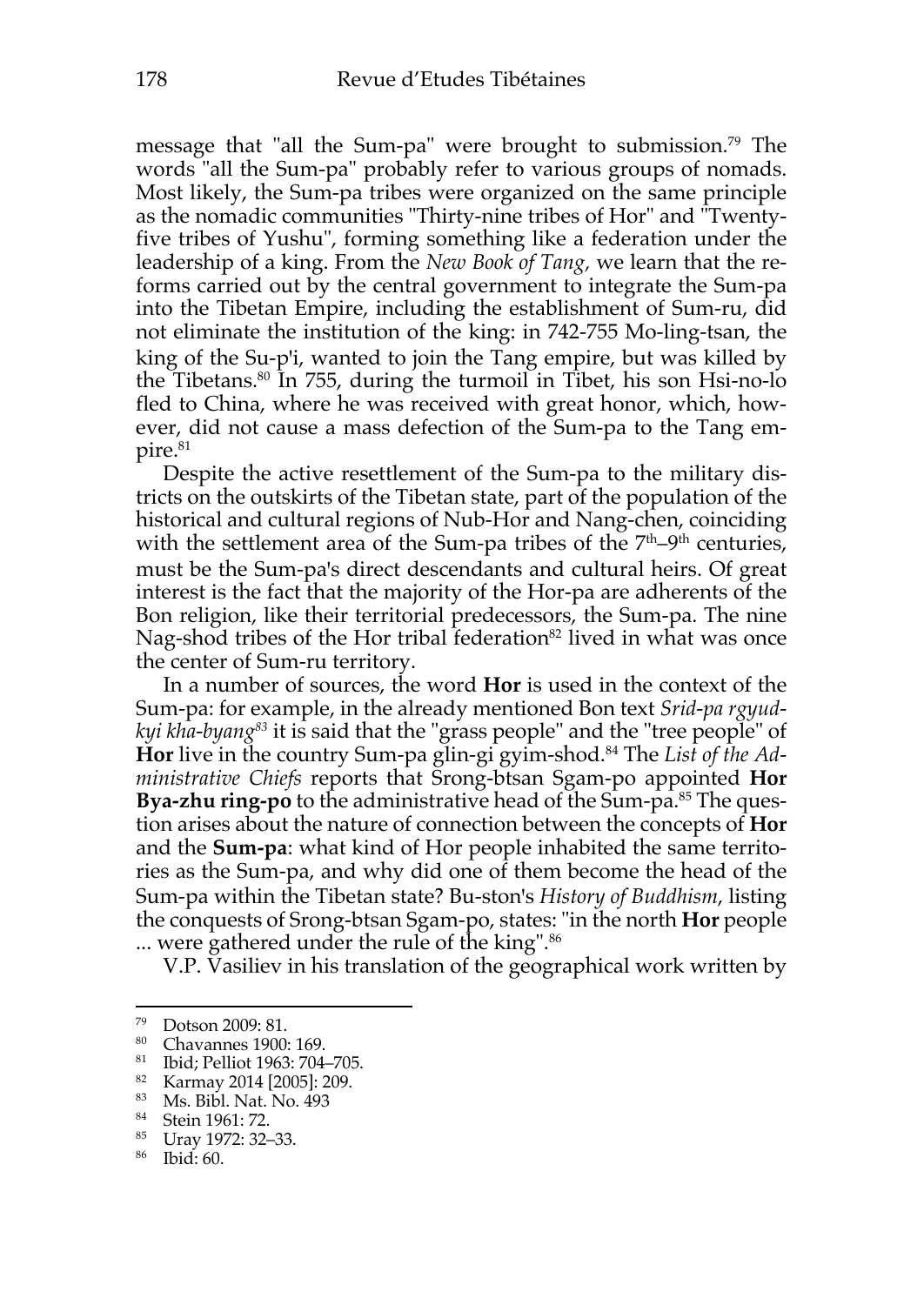Minchzhul-Khutuktu makes an important remark that there are two words in the Tibetan language: **Hor** and Sog, both the Mongols and the Turks are constantly called by these names, "but these are not specific designations".87 A review of the meanings of the word **Hor**, carried out by Tunzhi, H. Suzuki and D. Roche, with reference to Japanese researcher T. Moriyasu,<sup>88</sup> shows that in the past this word meant non-Tibetan ethnic groups that lived in the north (this principle is still valid in our time, taking into consideration that in Ladakh the word **Hor** denotes the Uighurs and Uzbeks and in Amdo it refers to the Monguors). In different historical periods, these were groups of different ethnic origins. During the Tibetan Empire, the word **Hor** was used in relation to the Turkic tribes, mainly the ancient Uighurs, as can be seen from the document PT 1283, describing the events of the  $8<sup>th</sup>$  century.<sup>89</sup> The narrative of the "Upper regiment of heroes" in the chronicles *Rgya bodkyi chos-'byung rgyas-pa* and *Chos-'byung mkhas-pa'i dga'-ston*, dated to the end of the 7th century, uses the ethnonym **Hor**, referring to the wife of the Turkic leader<sup>90</sup>.

G. Uray believes that **Hor Bya-zhu ring-po** is a Tibetan folk-etymological form of a similar-sounding Sum-pa name;<sup>91</sup> this version is supported by the meaning of the word ring-po – "tall, long." On the one hand, the indication of the clan or tribal affiliation of a representative of the Sum-pa as **Hor** is quite logical, since the Sum-pa for the Tibetans of Central Tibet were foreigners living in the north, which corresponds to the semantics of the word **Hor**. On the other hand, there is evidence that the concepts of "**Hor**" and "**Sum-pa**" were differentiated during the imperial period: for example, in the sutra *The Prophecy of Goshringa*, created in Khotan during the Tibetan Empire, the Western Turks (Drug-gu / Grug-gu), the **Sum-pa** and the **Hor** (apparently, this is how the ancient Uighurs are denoted in this case) are listed among the military forces that threatened Khotan.92 *The Mirror Illuminating the Royal Genealogies*, a historical work of the 14<sup>th</sup> century, referring to the source of the imperial period *Thang-yig chen-mo*, names a man from **Hor** – Zhang-po Rgyal gyi khram-bzang among the ministers of the interior under Srong-btsan Sgam-po;<sup>93</sup> his relation to the aforementioned Hor Bya-zhu ring-po, the *khos-dpon* of the Sum-pa province, is unknown, but it can be unequivocally stated that neither the Turks nor the Mongols are meant here. According to the *Illuminating Mirror*, the

<sup>87</sup> Geografiya Tibeta 1895: 5.

<sup>88</sup> Tunzhi et al. 2019: 24–27.

<sup>89</sup> Venturi 2008: 4.

<sup>&</sup>lt;sup>90</sup> For the narrative of the upper regiment of heroes, see Dotson 2006: 375-377.

<sup>91</sup> Uray 1972: 42.

<sup>92</sup> Thomas 1935: 24, 28.

<sup>93</sup> Sorensen 1994: 178.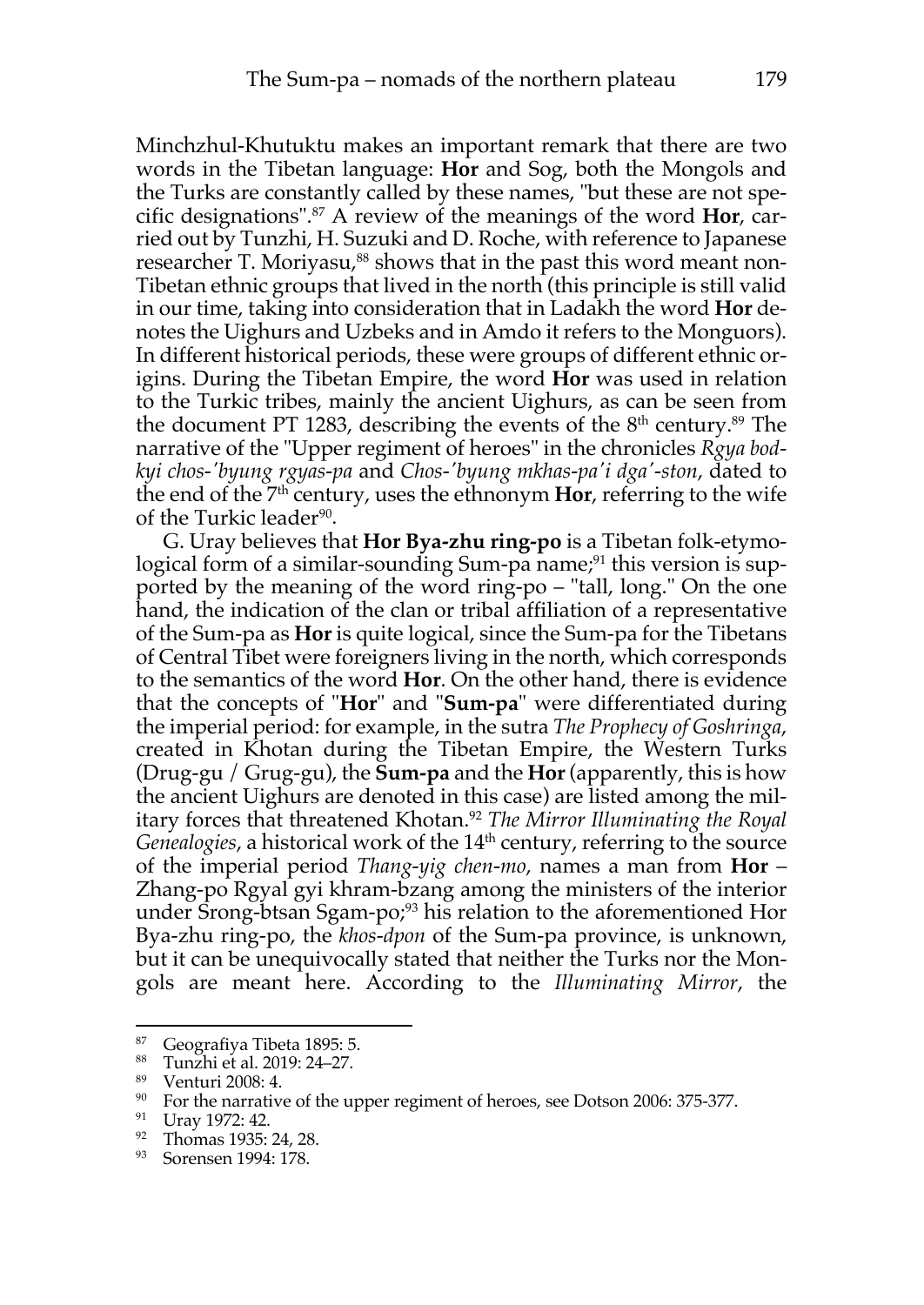construction of the Tshangs-pa Rlung-gnon temple in the northern direction was supervised by Sba Dpal-dbyangs from **Hor**. <sup>94</sup> This means that the Sba / Dba's clan, the leading clan of the Tibetan ministerial aristocracy, may have been associated with the Hor region. Interestingly, the Sba were a branch of the Rlangs, one of the Sum-pa ministerial clans.95

The origin of the word **Hor** requires further study. Probably, already during the empire, **Hor** was somewhat synonymous with the word **north**, and already then, the Tibetans called the northern inhabitants of the Byang-thang **Hor**. Later, during the reign of the Mongol Yuan dynasty in the 13<sup>th</sup>–14<sup>th</sup> centuries the ethnonym **Hor**, obviously, became widespread in Tibet, denoting the Mongols. The Hor-pa people of Nub-Hor associate their self-name with the statement that in the  $14<sup>th</sup>$  century they were ruled by a Mongol prince, a brother of the Yuan dynasty emperor Tugh Temur.<sup>96</sup>

Summarizing the data regarding the Sum-pa tribes' settlement area, the following conclusions can be drawn. The Sum-pa inhabited a vast area of highland pastures between the upper Salween and upper Yangtze in northern and western Kham, including the entire territory of the historical and cultural region of Nub-Hor and part of the former kingdom of Nang-chen. The Sum-pa led a nomadic and semi-nomadic life, only cattle breeding as livelihood organically fits into the harsh natural conditions of the eastern Byang-thang and Nang-chen, and it is difficult to talk about any exact boundaries of the settlement area of these tribes. In the west, some groups of the nomads reached the 90<sup>th</sup> meridian, attracted by sacred Lake Gnam-mtsho: in this area, under the significant influence of Zhang-zhung, a distinctive culture was formed, in which the Bon religion took the central place. The eastern extremity of the Sum-pa's settlement was, apparently, the Steng-chen area, where the plateau passes into the meridional mountain ranges. Certain Sum-pa groups reached the 'Dan-ma area southeast of Yushu, most probably moving downstream the 'Bri-chu River. In the  $8<sup>th</sup>$  century, Sum-ru was formed on a part of the Sum-pa territory, on the one hand, it was connected with Central Tibet, on the other, with the eastern region of Mdo-smad. The Sum-pa, nomadic tribes of north, played an important role in the campaigns of conquest and the protection of the borders of the Tibetan Empire. During the military campaigns of the  $7<sup>th</sup>-9<sup>th</sup>$  centuries, a significant part of the Sum-pa was relocated to serve in the recently conquered territories – in the Nob region and the Hexi corridor.

<sup>94</sup> Ibid: 279.

<sup>95</sup> Hazod 2009: 167, 174.

<sup>96</sup> Karmay, 2014 [2005]: 184.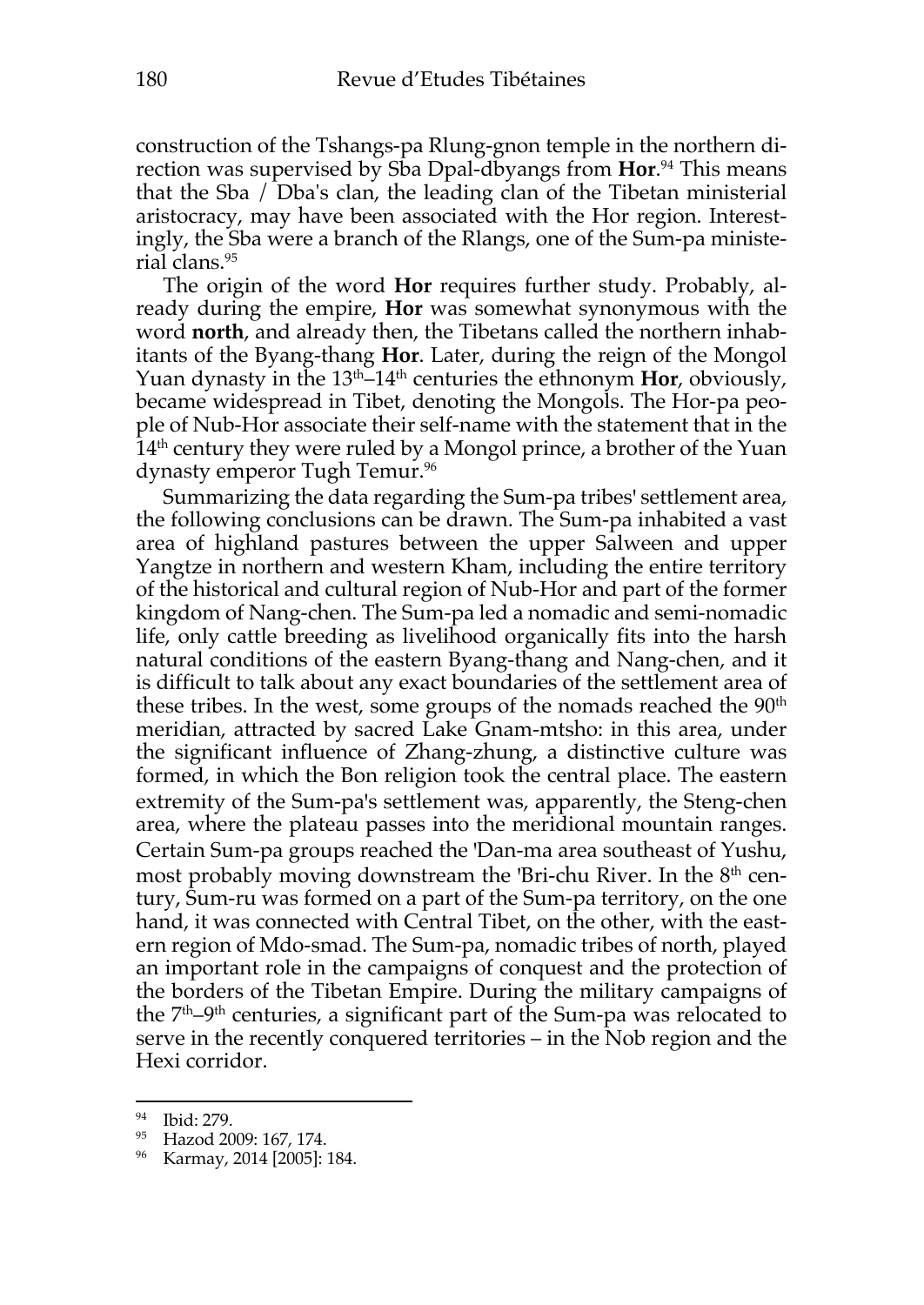

## **Bibliography**

- Bellezza, John V. 2005. *Calling Down the Gods: Spirit-Mediums, Sacred Mountains and Related Bon Textual Traditions in Upper Tibet*. Leiden: Brill.
- -------------------- 2014a. *Antiquities of Zhang Zhung: A Comprehensive Inventory of Pre-Buddhist Sites on the Tibetan Upland, Residential Monuments,* vol. 1. Sarnath: Central University of Tibetan Studies. Online version: Tibetan & Himalayan Library (thlib.org): http://www.thlib.org/belezza. Accessed February 10, 2021.
- --------------------- 2014b. *Antiquities of Zhang Zhung: A Comprehensive Inventory of Pre-Buddhist Sites on the Tibetan Upland, Ceremonial Monuments,* vol. 2. Sarnath: Central University of Tibetan Studies. Online version: Tibetan & Himalayan Library (thlib.org): http://www.thlib.org/belezza. Accessed February 10, 2021.
- --------------------- 2014c. *The Dawn of Tibet: The Ancient Civilization on the Roof of the World*. Rowman & Littlefield Publishers.
- Chavannes, Édouard. 1900. *Documents sur les Tou-kiue Occidentaux*. Paris: Librairie d'Amérique et d'Orient.
- Dotson, Brandon B. 2006. *Administration and Law in the Tibetan Empire: the Section on Law and State and its Old Tibetan Antecedents*. D.Phil.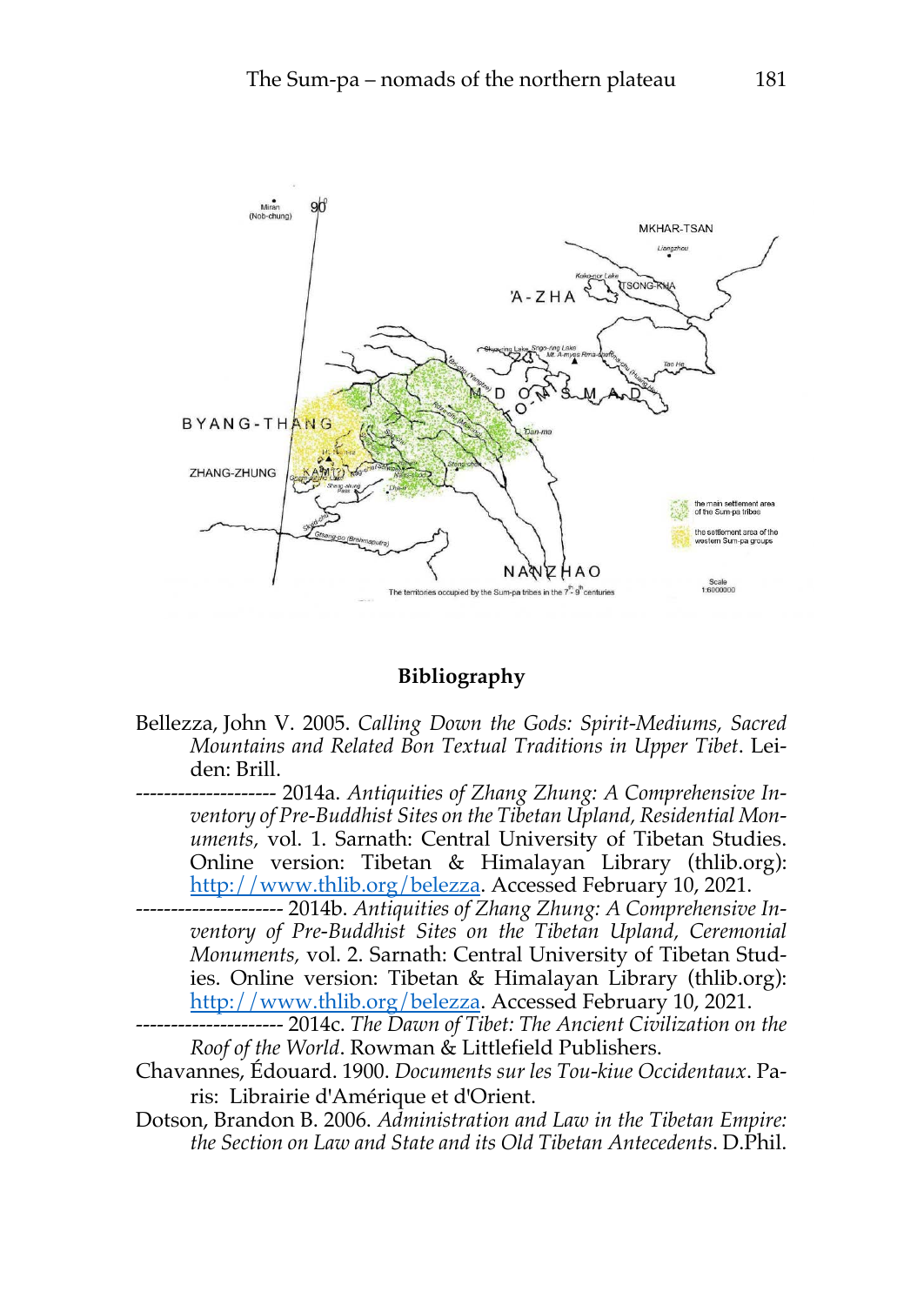thesis: Oxford University.

------------------------ 2009. *The Old Tibetan Annals: An Annotated Translation of Tibet's First History*. Wien: Verlag der Österreichischen Akademie der Wissenschaften.

- *Geografiya Tibeta*. 1895. Translation from the Tibetan Composition of Minchzhul Hutukta [with preface and notes] by Vasily Vasiliev (in Russian). Saint Petersburg: Imperial Academy of Sciences.
- Gonkatsang, Tsering D., and Michael Willis. 2021. Text and Translation. In *Bringing Buddhism to Tibet: History and Narrative in the Dbaꞌ bzhed Manuscript*, edited by Lewis Doney, 102–157. De Gruyter.
- Haarh, Erik. 1969. *The Yar-lun Dynasty: A Study with Particular Regard to the Contribution by Myths and Legends to the History of Ancient Tibet and the Origin and Nature of its Kings*. Koebenhavn: Gad's forlag.
- Hazod, Guntram. 2009. "Imperial Central Tibet: An Annotated Cartographical Survey of its Territorial Divisions and Key Political Sites." In *The Old Tibetan Annals: An Annotated Translation of Tibet's First History*, 161–231. Wien: Verlag der Österreichischen Akademie der Wissenschaften.
- Karmay, Samten G. 1972. *The Treasury of Good Sayings: A Tibetan History of Bon*. London: Oxford University Press.
- ----------------------- 2014 [2005]. "The Thirty-Nine Tribes of Hor: A Historical Perspective." In *The Arrow and the Spindle: Studies in History, Myths, Rituals and Beliefs in Tibet,* vol. 2, edited by Samten G. Karmay, 181–210. Kathmandu: Mandala Book Point.
- Kim, Hanung. 2020. "Reincarnation at Work: A Case Study of the Incarnation Lineage of Sum pa mkhan po." Revue d'Etudes *Tibétaines* 55, 245–268.
- Kychanov, Evgenij I., and Boris N. Melnichenko. 2005. *Istoriya Tibeta s drevnejshih vremen do nashih dnej* [Tibetan History from the Ancient Times to the Present Day (in Russian)]. Moscow: Vostochnaya Literatura.
- Pelliot, Paul. 1920–21. "Note sur les Tou-yu-houen et les Sou-p'i." *T'oung Pao*, Second Series, 20 (5), 323–331.
- ------------------ 1963. *Notes on Marco Polo*. Vol. 2. Paris: Imprimerie National.
- Roerich, George N. 2012. *Po Tropam Sredinnoj Azii. Pyat' Let Polevyh Issledovanij s Central'no-Aziatskoj Ekspediciej Reriha* [Trails to Inmost Asia. Five Years of Exploration with the Roerich Central Asian Expedition (Russian translation)]. Moscow: International Center of the Roerichs, Master-Bank.
- Rong, Xinjiang. 1990–91. "Mthong-Khyab or Tongjia: A Tribe in the Sino-Tibetan Frontiers in the Seventh to Tenth Centuries."